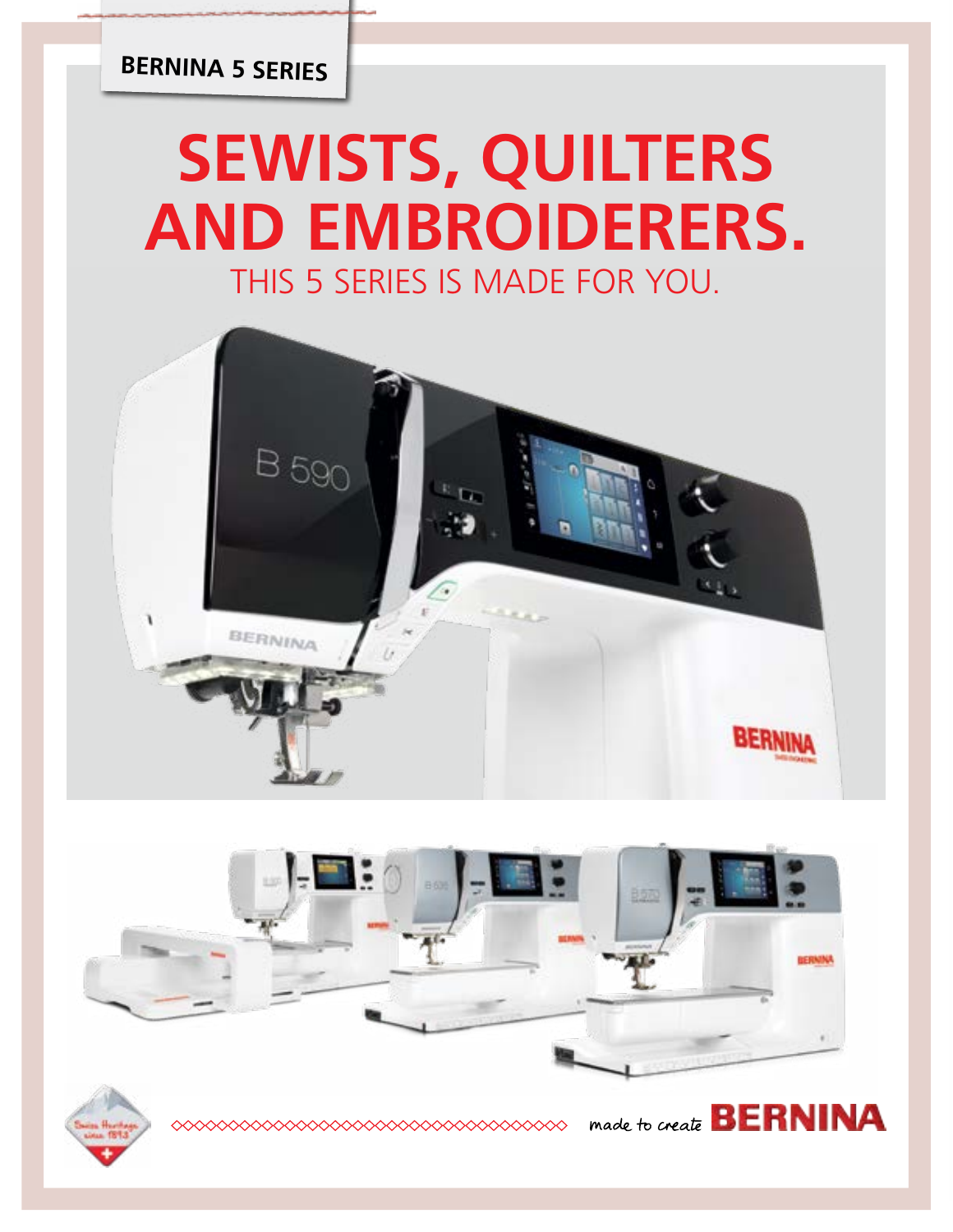# **EXPERTS ARE TALKING ABOUT US. AND WE COULDN'T BE HAPPIER.**

Before we list all the innovative features that make this line great, we're going to let the sewists and quilters, creators and makers do a little of the talking for us. The thing is, they love the 5 Series machines as much as we loved designing and engineering them at BERNINA in Switzerland. Because these makers and creators love their craft, they love perfect stitches, fast machines and convenient ways to do what they do best…create.

#### **MEET SUZY, LIVIA AND NELIA.**



## The freedom to create endless design combinations.

What do wildly-talented cosplayers love about the B 590? Everything. It's faster than their looming deadlines. It's powerful enough for crazy materials. And its embroidery capabilities are absolutely amazing. Cosplayers love this machine and so will you!

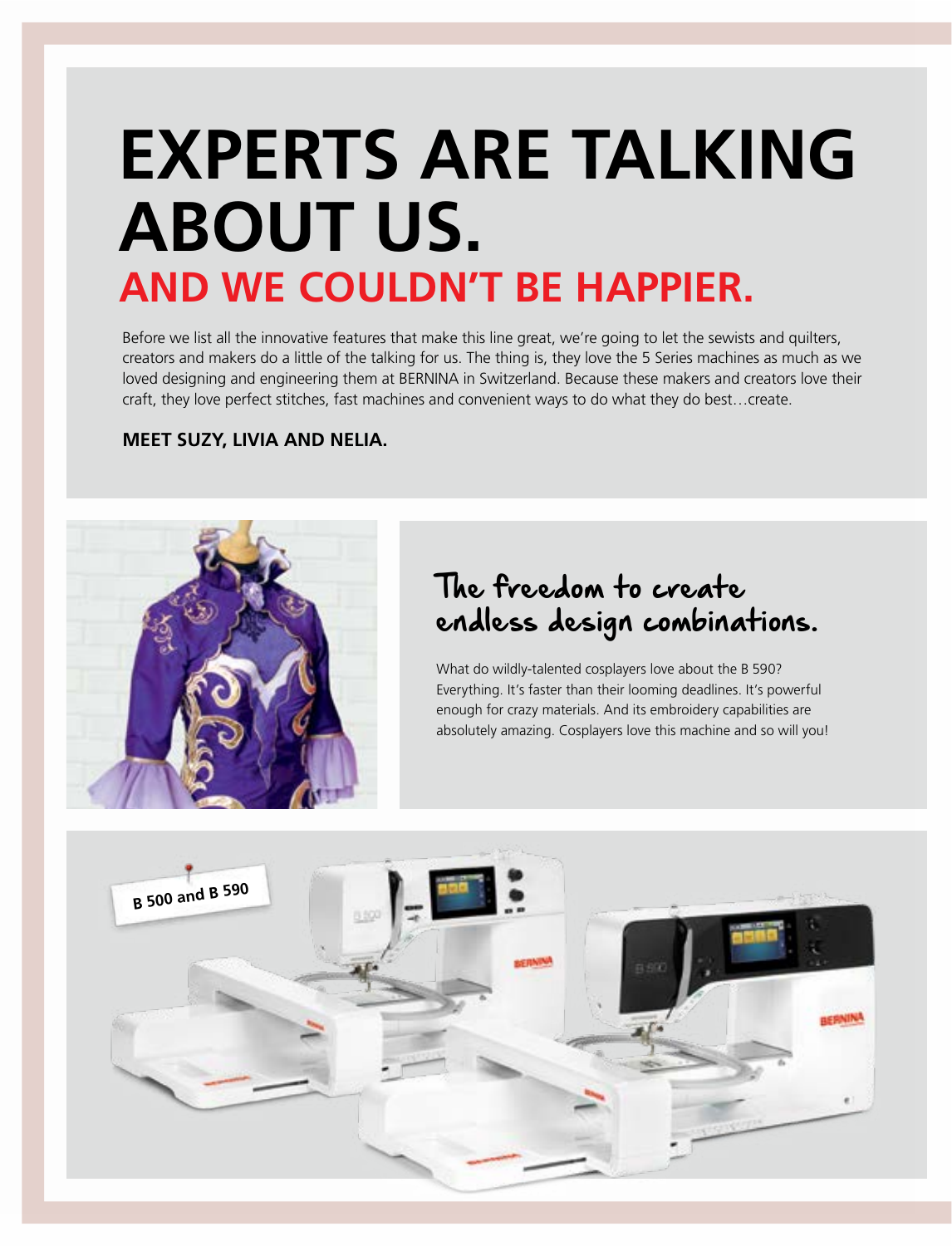

## **SUZY WILLIAMS** AKA SUZY QUILTS, QUILT DESIGNER "The B 570 QE makes me feel like a pro."

If quilts tell stories, then Suzy's tell of how modern design met perfect stitches and lived happily ever after! And the matchmaker in this tale is none other than the B 570 QE. It's made especially for quilters who want perfect stitches. That's why Suzy loves it and you will too!



## **LIVIA NAEF AND NELIA PUHZE,**  SWISS SAILORS & HOBBY SEWISTS "Sailing or sewing—it's all about speed and precision."

When Livia and Nelia are not sailing, they love to tap into their creativity through sewing and embroidering. Nothing relaxes Livia and Nelia more than the easy-to-use, powerful B 535 for giving old sails some new life. You'll love this machine as much as they do!



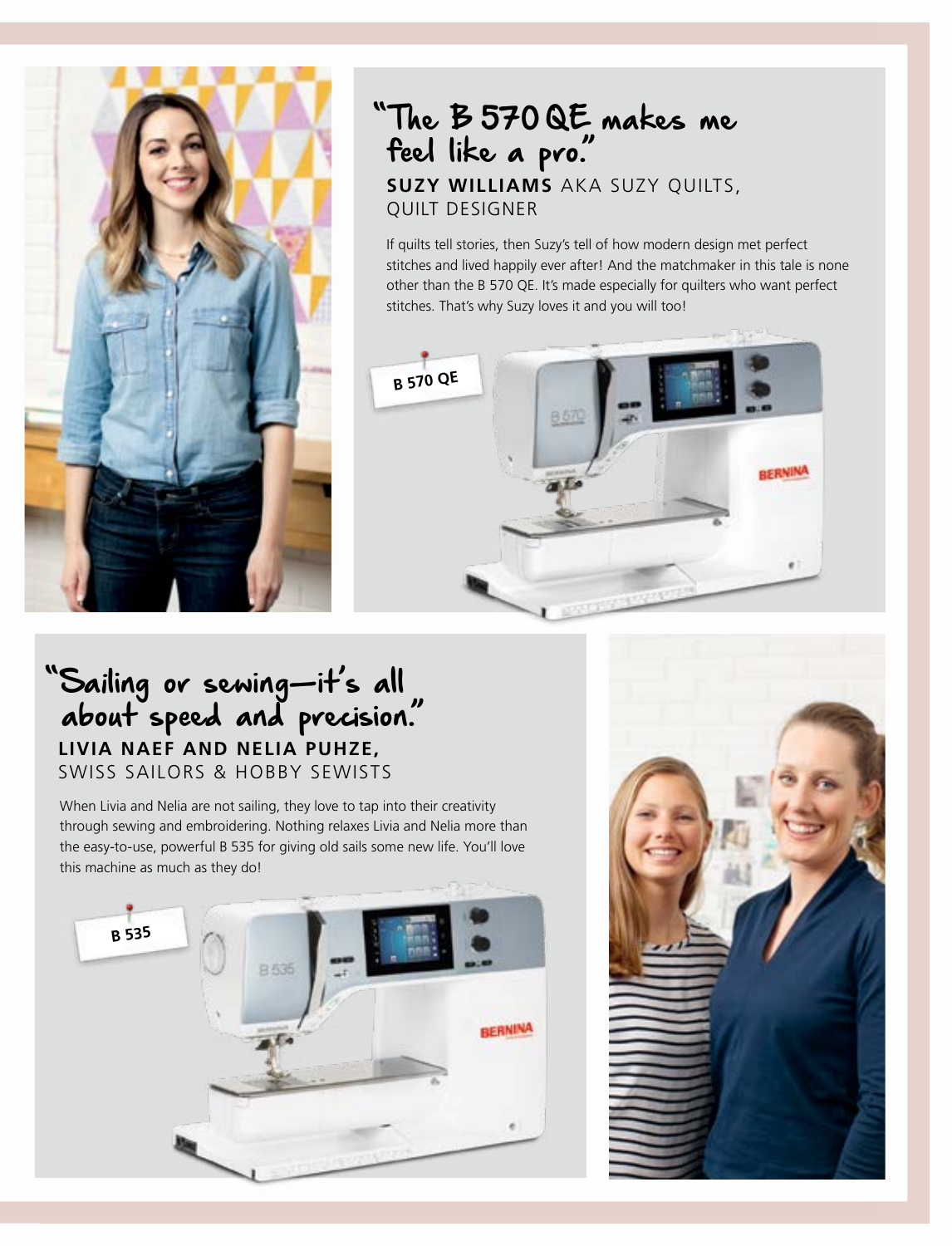# **INTRODUCING THE BERNINA 5 SERIES.**

Do you tell stories with a quilt, or express yourself through hand-crafted clothes or make everything more beautiful with embroidery?

We know you. We get you. And we engineered our 5 Series line of machines expressly for you. It is perfectly sized, feature packed and ready to sew, quilt and embroider quieter, faster, better and with fewer stops and starts thanks to the BERNINA Hook. Interest piqued? We thought so.



#### **SEW WITH ABANDON AND ABSOLUTE CONTROL AT THE SAME TIME.**

Want to be in complete control of your creative process? The B 590, B 570 QE and B 535 allow you to make all the decisions. You decide what the stitch length and width should be. You choose the needle position. Want the needle down when it stops...you got it. An automatic upper and lower thread indicator on the B 590, B 570 QE and B 500 alerts you of a thread breakage. And all that control is right at your fingertips with the large, intuitive touch screen.

#### **FRONT-LOAD JUMBO BOBBIN SO STOPS AND STARTS DON'T INTERRUPT YOUR GROOVE.**

The large jumbo bobbin is, well…big. It holds up to 70% more thread than standard bobbins and is conveniently inserted from the front, so no need to remove your project. Plus, these machines are perfectly sized for big quilts and modest sewing spaces.

#### **TOO MANY ACCESSORIES? NEVER.**

A good variety of BERNINA presser feet come standard. As usual, they are full-shank metal. Also included is a

well-designed accessory box that displays the contents clearly. For convenience, it magnetically attaches to the machine.

#### **MORE STITCHES. MORE LETTERS. MORE OF THE STUFF YOU LOVE.**

Sometimes all you need is more options, more choices. When it comes to things like stitches and alphabets, the B 590, B 570 QE and B 535 offer hundreds and hundreds of decorative stitches and up to 9 alphabets. The B 570 QE is loaded with special quilting stitches. Plus triple stitch adds 'wow' to individual stitches and is available on the B 590 and B 570 QE.

#### **PERFECT TENSION FOR PERFECT STITCHES INSIDE AND OUT.**

Get optimal thread tensioning on all 5 Series models for perfect stitch quality on both sides of the fabric. Get permanent control of the thread tension once adapted to the thread and fabric, plus automatic thread tension adjustment while sewing or embroidering. And the BERNINA Hook always keeps stitches perfect, consistent and precise.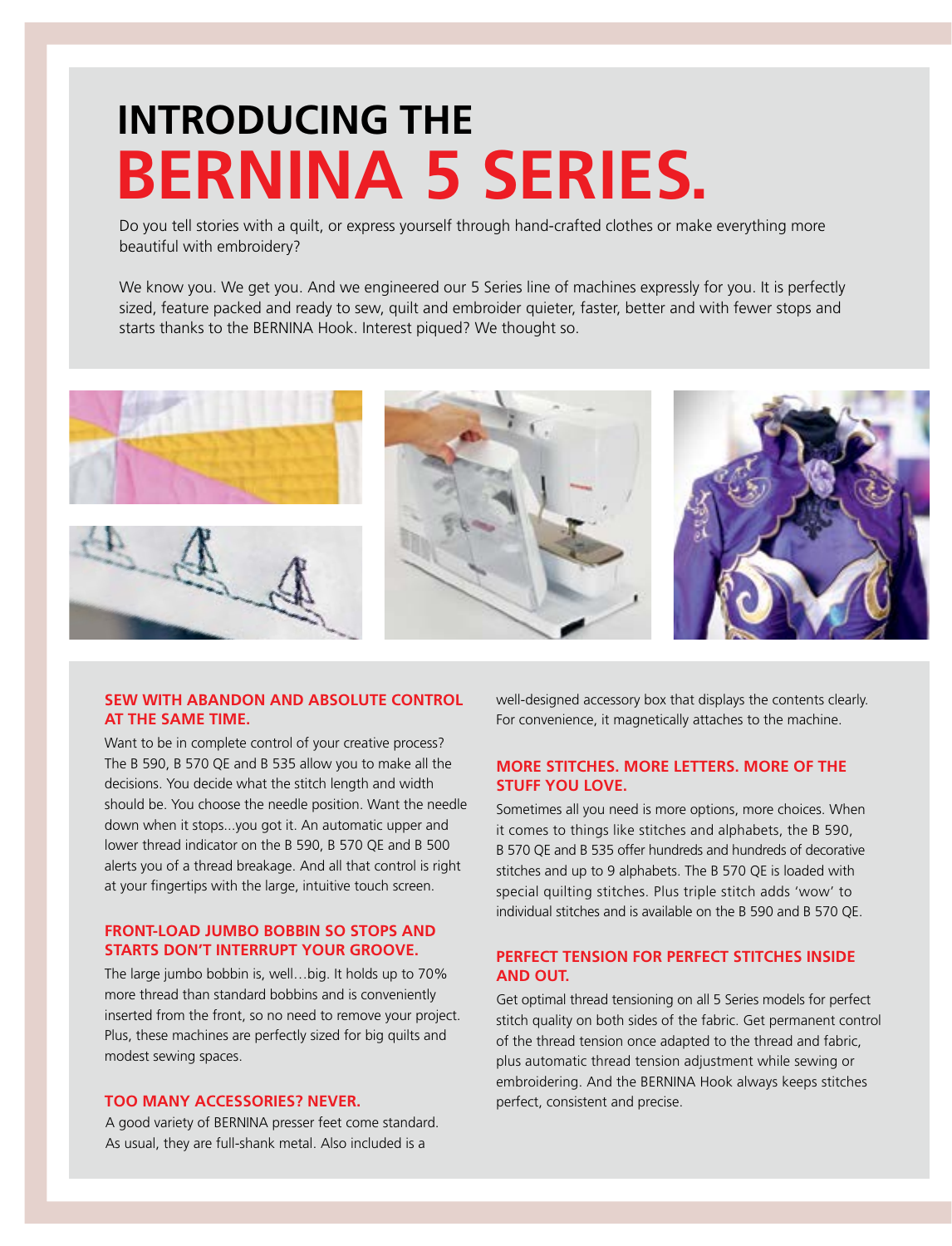# **SEW QUIETER, FASTER, LONGER, BETTER.**

- **Vari**a  $\bullet$  Ad
- $\bullet$  Mi

#### **Automatic Presser Foot Lifter**

- Raises and lowers foot with push of a button
- Precise guidance of the fabric without taking your hands off the fabric
- B 590 and B 570 QE models only

#### **Automatic Thread Cutter**

- Two steps in one: cuts thread and lifts needle
- Easy one-button operation
- Plus, B 570 QE and B 590 models include automatic presser foot lift

#### **BERNINA Dual Feed**

- Fabric evenly fed from above and below
- Excellent for smooth or fine materials
- Easy to engage, tucks away when not in use
- B 590 and B 570 QE models only

#### **Redesigned Embroidery Module**

- Easy to install, with a practical carrying handle
- Bigger embroidery area of 15.7" x 5.9" (400 x 150 mm)
- Works with all new 5 Series models
- Standard with B 590 and B 500
- Optional with B 570 QE and B 535

#### **BERNINA Hook**

**BERNINA** 

- Patented technolo
- $\bullet$  All metal, quiet, powerful
- $\bullet$  Front-load Jumbo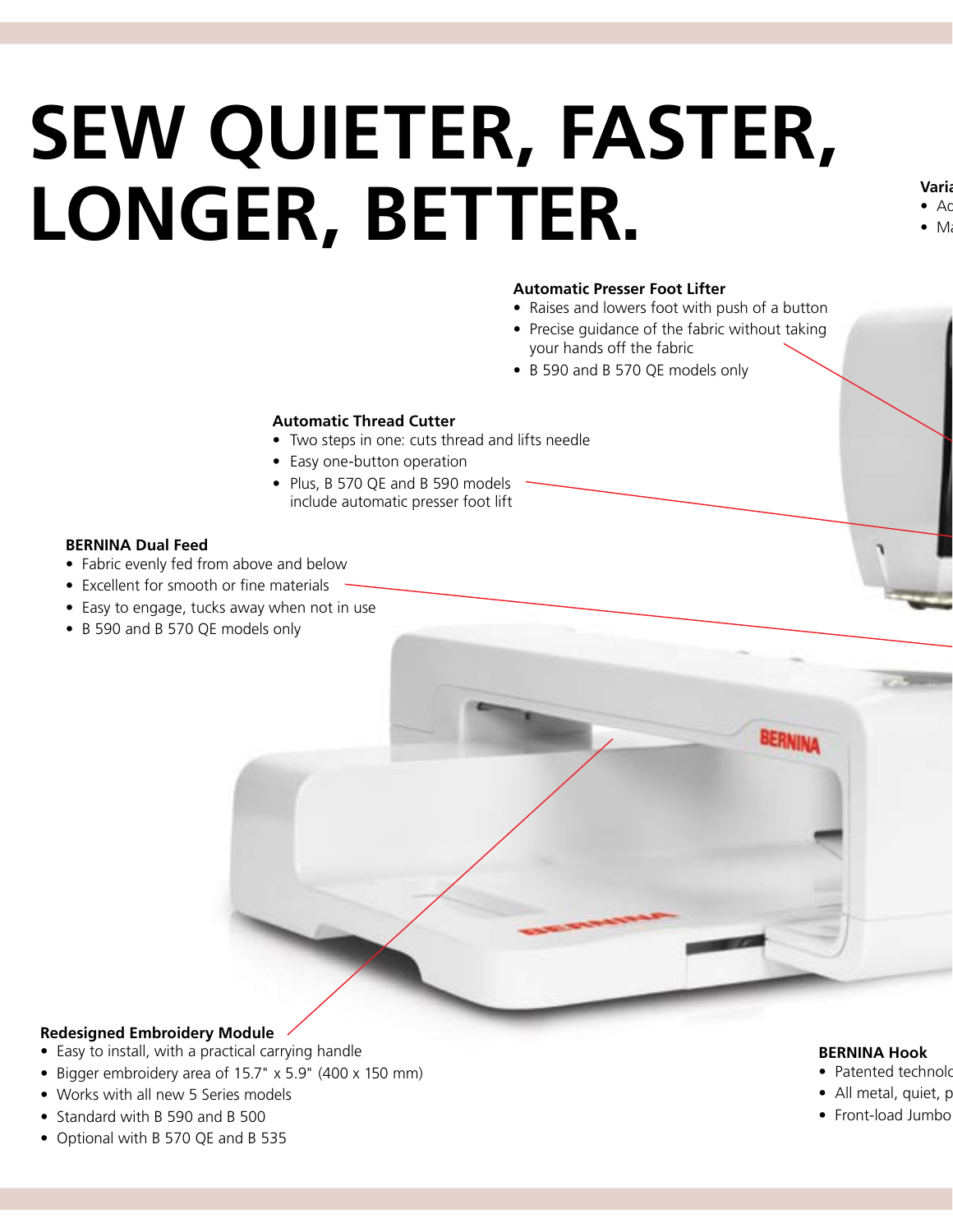#### **Variable Sewing and Embroidery Speed**

**B 590** 

ijust with the slide speed control aximum speed of 1,000 stitches per minute

#### **Modern, Color Touch Screen**

• Easy to view with a home button concept

**BERNINA** 

• Easy to use with simple navigation

#### **Multi-function Knobs**

- Stepless rotation, easy to operate
- Adjust required settings quickly

#### **BERNINA Stitch Regulator**

- Keeps stitch length consistent at variable sewing speeds
- Works with straight or zigzag stitch and with feed dog lowered
- Works with all models except the B 500
- Standard with B 590 and B 570 QE, optional with the B 535

#### **BERNINA Free Hand System (FHS)**

- Hands free sewing with knee lever
- Simultaneously raises/lowers presser foot and feed dog
- All models except the B 500 **Extended Freearm**

ogy at the heart of the machine owerful and precise

- 
- bobbin holds up to 70% more thread

- 8.5" to the right of the needle
- More space for larger projects

#### **Freearm Embroidery**

- Used with all hoops
- No laborious cutting of garments for hooping
- Also for use with the Midi Hoop (optional)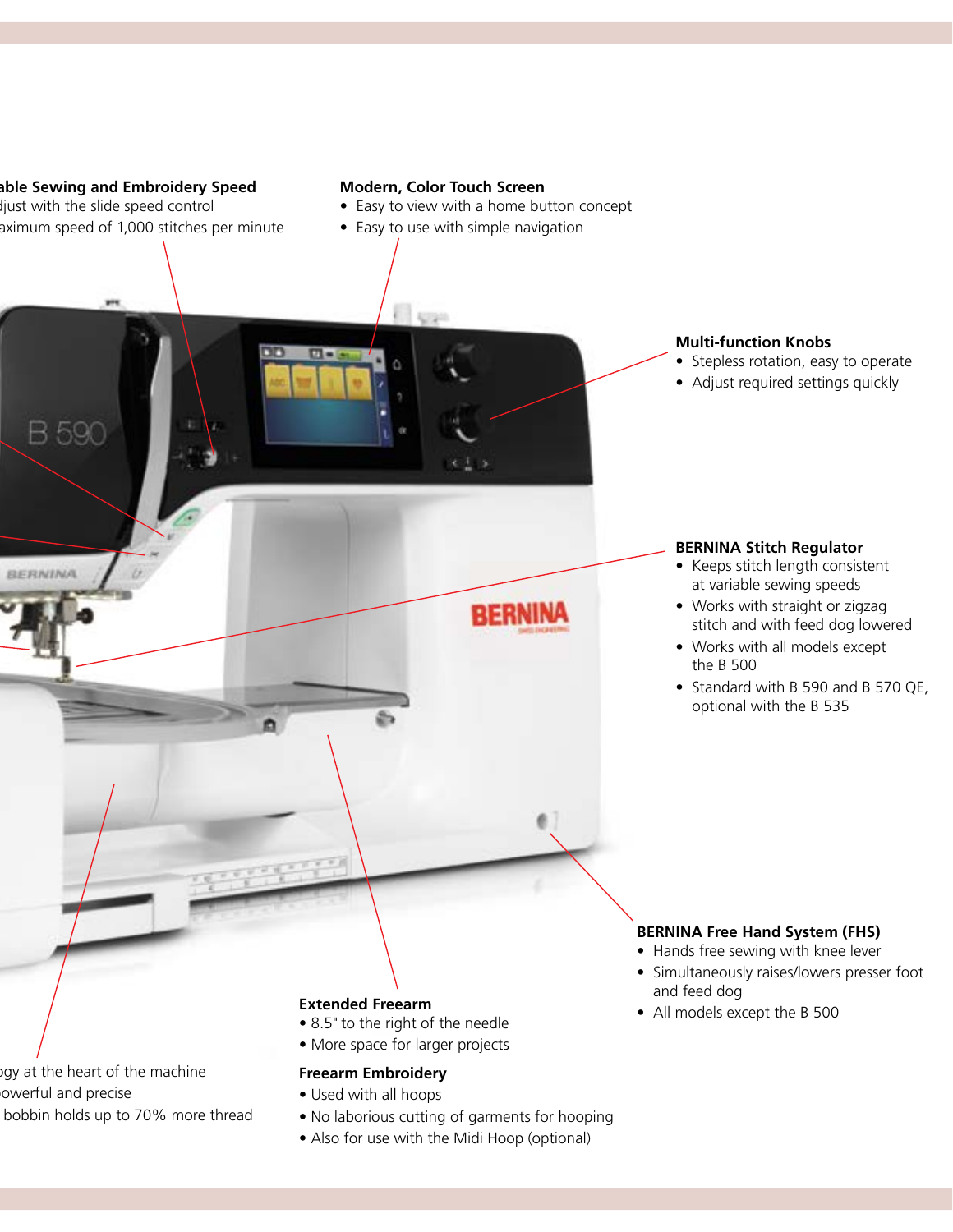# **LOVE TO QUILT? SO DOES THE B 570 QE.**

The B 570 QE was made for quilters. It's sized to work in the space you have, but powerful enough to handle big quilts. The automated features keep you fast and efficient with no worries. The great tension and perfect stitches are a must while the well-known quality of a BERNINA gives you peace of mind when quilting lots of layers or sewing super fast. Quilters, you've found your machine.

#### **EXTENDED FREEARM**

8.5" of space to the right of the needle handles big quilts and tons of creativity.

#### **SPECIAL QUILTING STITCHES AND EMBROIDERY MOTIFS**

The B 570 QE is pre-loaded and ready to roll with more than 70 stitches and designs especially for quilts.

#### **PATCHWORK FOOT #97**

No made-specifically-for-quilting machine, like the B 570 QE, would be without it.

#### **BERNINA STITCH REGULATOR (BSR)**

Perfection comes standard! The BSR regulates perfect, equallength stitches even while sewing at any speed during freemotion quilting.

#### **AUTOMATIC HOVER FUNCTION**

Talk about convenience. The presser foot raises but the needle stays in the fabric. The foot floats above the fabric, making it easy to rotate, turn, do appliqué and quilt. Yes, please.

## **EMBROIDERERS, WE'RE SPEAKING YOUR LANGUAGE.**

You are all about the pretty. Pretty stitches, pretty designs, pretty amazing. We've got the machine for you. We've taken tedious tasks and automated and simplified them. These machines are loaded with features that add convenience and precision to all your works of art. Let the beauty begin.

#### **INVISIBLE SECURE & SMART SECURE**

Invisible Secure makes the perfected tie-on/off formation completely invisible while Smart Secure adds tie-on/off stitches if none are pre-programmed. It's like having your own embroidery fairy!

#### **SMART JUMP STITCH CUTTING**

Manual jump stitch cutting is a thing of the past when jump stitches are cut off automatically for clean, beautiful embroidery. (Subject to design properties.)

#### **THREAD AWAY MODE**

Pulls most threads to the underside for clean embroidery results on the top (B 590, B 570 QE and B 500 only).

#### **THREAD-UP COMMAND**

Lower and raise the needle to bring the bobbin thread to the top of the fabric at the start of stitching, leaving underside of embroidery clean.

#### **SIMPLE ON-SCREEN DESIGN EDITING**

All 5 Series models allow design edits directly on the screen during embroidery. Rotate, mirror, combine and rearrange with a simple touch of the screen. The Undo & Redo lets you easily go single steps back or forward while Group & Ungroup lets you edit all at once or individually, and the Embroidery Consultant provides help, tips and tricks (B 590 and B 500 only).

#### **PINPOINT PLACEMENT**

Placing embroidery perfectly is easy on the B 590 and B 500. Simply select two points on the screen and match them with the markings on the hooped fabric. Your design is automatically aligned, rotated, resized and positioned to fit. Plus you have full visibility of the hooped fabric at all times.